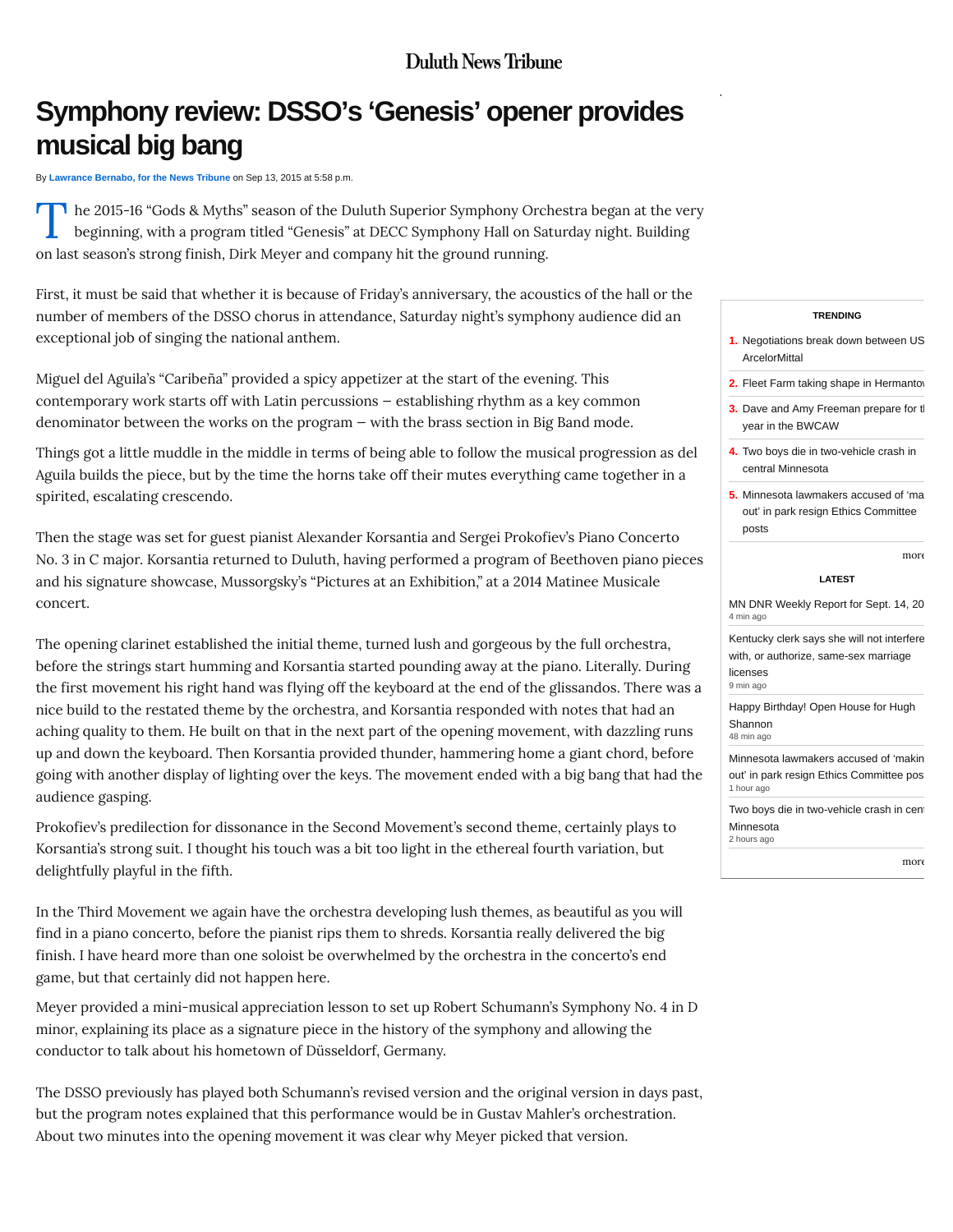This provided the big, bold sound that Meyer prefers, with strong rhythmic sensibilities and a sharp clarity that was in many ways the antithesis to what we heard in the first half of the evening. The orchestra seamlessly went from one movement to the next, as the composer intended.

The opening movement was the most dynamic, with the second featuring a nice little violin solo by Erin Aldridge. I also liked the rhythmic onslaught of the scherzo in the third, while the entire horn section shone in the final movement, as Meyer again displayed his facility for bringing a sense of vitality to the works his orchestra is performing.

This is something that will never grow old.

On Tuesday the DSSO debuts its chamber music series at the Depot with a program devoted to the magic of strings. Then on Oct. 3, Frances Gumm, formerly of Grand Rapids, will be making her DSSO debut in a performance of the comic operetta "The Wizard of Oz."





**EHS Specialist**

ADVERTISEMENT

[JOB TITLE: Environmental, Health and Safety Spec](http://www.jobshq.com/search/page/details/job/495043) (EHS Specialist) LOCATI...

# **EXECUTIVE DIRECTOR**

The Development Association, Inc. - The [Superior/Douglas County Development Associati...](http://www.jobshq.com/search/page/details/job/497059)

**Harley-Davidson Service Consultant** [Harley-Davidson Service Consultant St. Croix Harle](http://www.jobshq.com/search/page/details/job/495617)y-Davidson is looking to add to...

#### **CREDIT ANALYST** [Northview Bank, a family owned community bank sin](http://www.jobshq.com/search/page/details/job/497694)g 1908, is seeking an experienced C...

**DRIVER/WAREHOUSE** [Viking Electric Supply, Inc has full time Driver/](http://www.jobshq.com/search/page/details/job/495574) Warehouse position available....

## [FEATURED EMPLOYER](http://www.jobshq.com/employers/page/profile/employer/2718/)



**Human Resources Employee Services Represer** 

### [EMPLOYERS](https://secure.jobshq.com/myhq/page/loginEmployer/)

**[List a job for as low as \\$99.95.](https://secure.jobshq.com/myhq/page/loginEmployer/)**

# Top Ads

| <b>\$ BUYING WAR SOUVENIRS \$ COLLECTO</b><br>612-385-8947                                                                                                 |
|------------------------------------------------------------------------------------------------------------------------------------------------------------|
| 11 A.M. Saturday, Sept. 19 HUGE FARM AUCT<br>Belarus 825 w/loader, 4x4, 85hp, w/cab - very of<br>tractor. Farmall 806, cab, new rubber, new P <sup>-</sup> |
| 4 P.M. Wednesday, Sept. 16 ESTATE SALE Pre<br>3-6 p.m. Tuesday, Sept. 15 Payloader 160 loa<br>w/4-in-1 bucket, runs great Komatsu 18 LP for                |
| OAK LAKE CAMPGROUND & RV SALES, 855<br>9683 www.oaklakery.com                                                                                              |
| <b>VIEW ALL TOP ADS »</b>                                                                                                                                  |

# **Classifieds**

cars**HQ** [View a](http://www.carshq.com/search/index.cfm/page/listing/newspaper/duluthnewstribune.com)

[1982 CORVETTE red w/red leather int. all orig., 23](http://www.carshq.com/search/index.cfm/page/listing/id/1215902/newspaper/duluthnewstribune.com) orig. mi., mint cond., \$22,899.